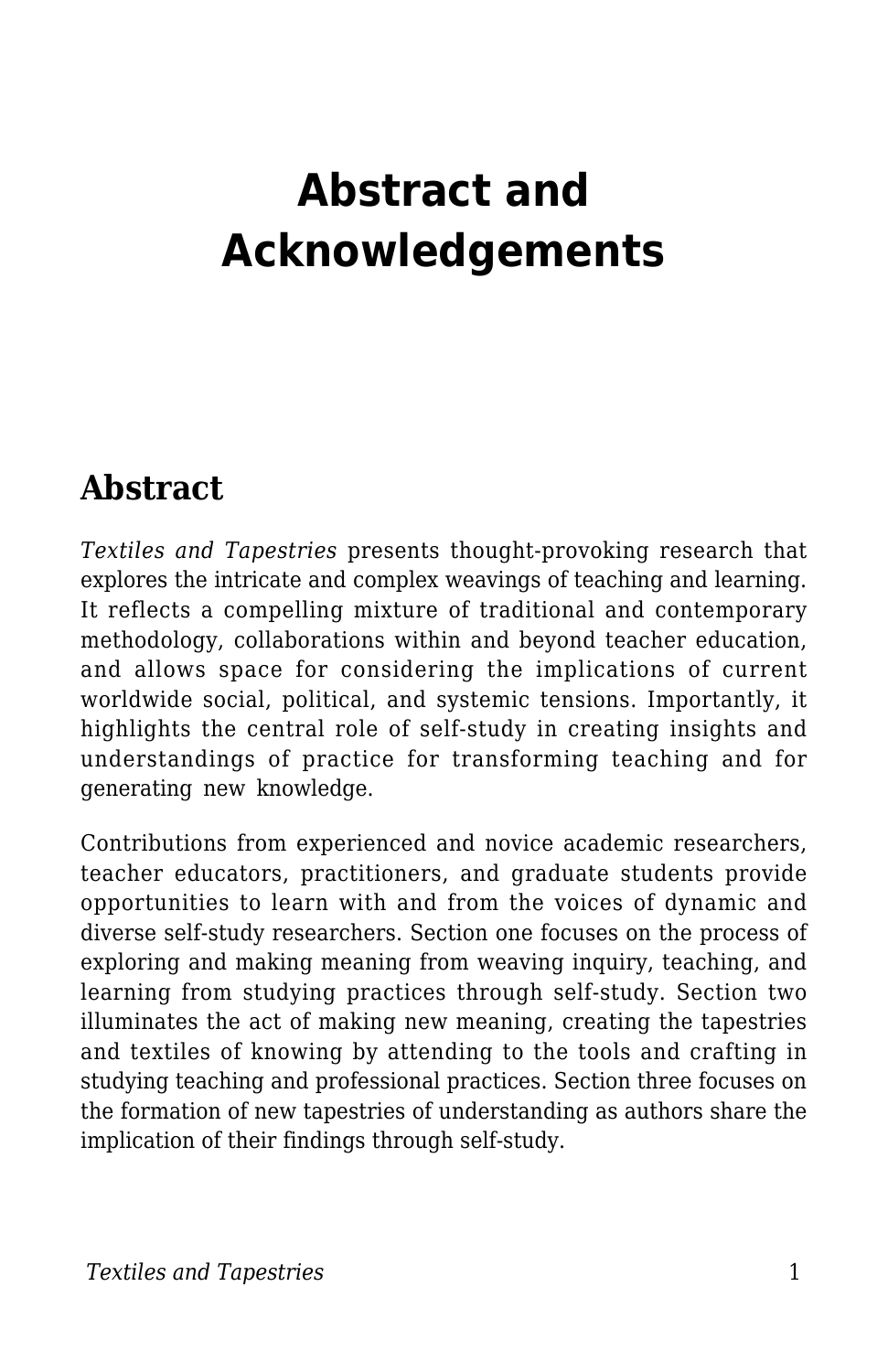This book presents new methods, frameworks, collaborations, and understandings of practice that will be useful for teacher educators, graduate students, and self-study of practice researchers.

## **Acknowledgments**

The learning curve as editors was swift and, at times, overwhelming. Without the support of our many self-study friends and colleagues, we would not be here celebrating the outstanding work gathered in these pages. First, we wish to thank the contributing authors, not only for sharing their work but for also providing valuable peer reviews throughout this three-phase, double-blind, peer-review process. Our initial call for proposals yielded 130 submissions; 83 were invited to submit final chapters for consideration of inclusion in round two, and round three resulted in 72 chapters included in the book. We acknowledge the perseverance and commitment the authors and peer reviewers showed to the process despite the many challenges facing the world during the time this book was coming together.

With gratitude, we acknowledge the following members of the research community who generously offered their time and expertise as peer reviewers who rigorously and constructively critiqued chapters:

Abab Abi-Hanna; Linda Abrams; Valerie Allison; Bohdana Allman; Stephanie Baer; Courtney Baker; Allison Barness; Christine Beaudry; Stephanie Beni; Blake Bennett; Laura Bitto; Natalia Bondar; Richard Bowles; Erin Bronstein; Clarque Brown; Rebecca Buchanan; Brandon Butler; William Cavill; Michael Chilcutt; Margaret Clark; Jamie Collins; Jane Cooper; Georgann Cope Watson; Enrique Correa Molina; Maura Coulter; Cheryl Craig; Ramona Cutri; Charity Dacey; Jane Dalton;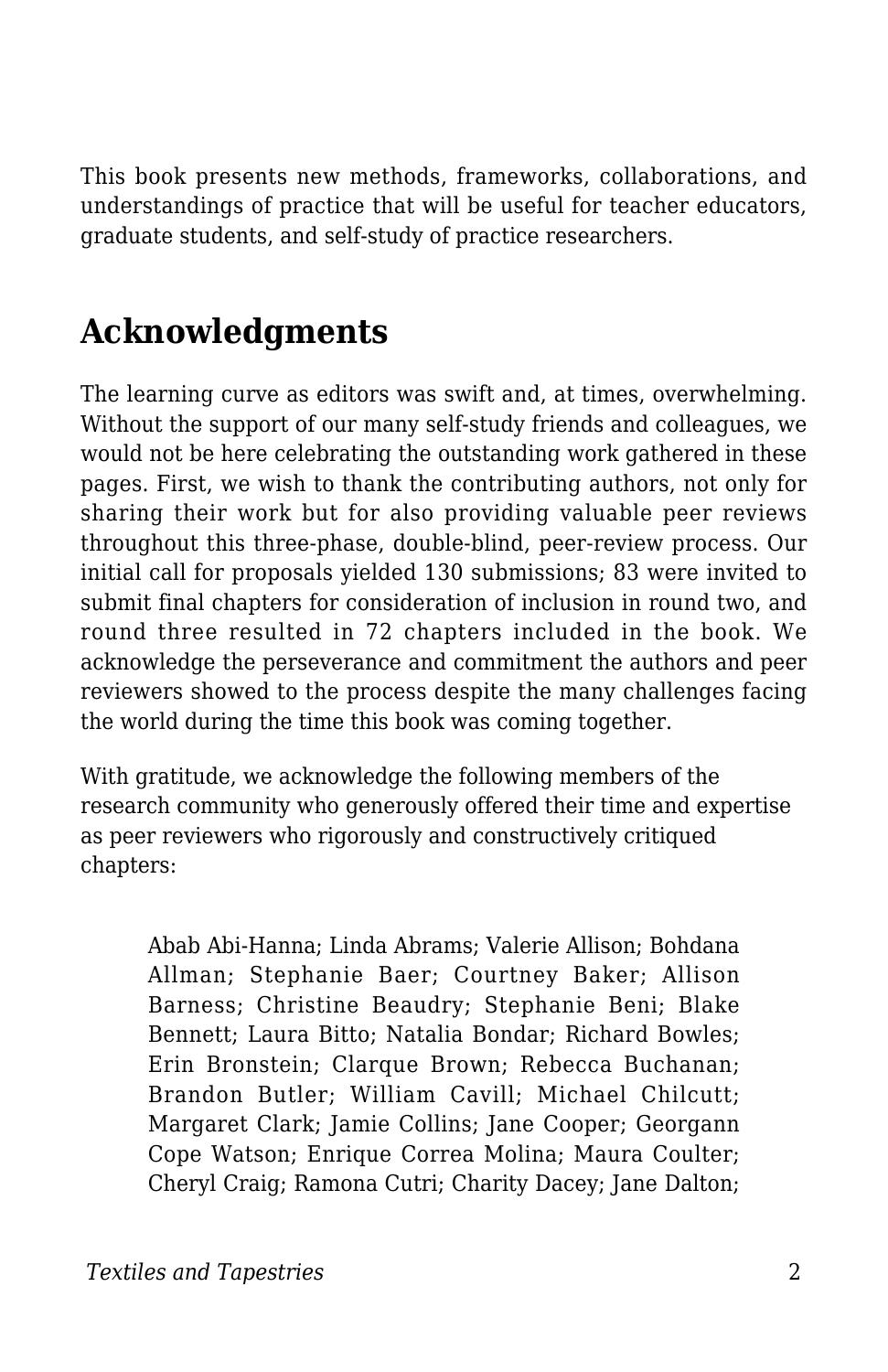Jacqueline Dauplaise; Sophie Degener; Elizabeth Dorman; Scott Durham; Tess Dusling; Yvonne Findlay; Linda Fitzgerald; Tim Fletcher; Charlotte Frambaugh-Kritzer; Rodrigo Fuentealba; Colleen Gannon; Dawn Garbett; Leslie Gauna; Natasha Gerstenschlager; Melva Grant; Elizabeth Grassi; Steven Greenstein; Susie Gronseth; Karen Rut Gísladóttir; Miriam Hamilton; Laura Haniford; Shelly Harkness; Janet Hernandez; Melissa Heston; Susan Hillman; Anita Hiralaal; South Holden; Timothy Hopper; Edward Howe; Marie Huxtable; Chinwe Ikpeze; Signe Kastberg; Michaelann Kelley; Laura Kennedy; Roger Kintish; Julian Kitchen; Asnat Klaiman; Emily Klein; Makie Kortjass; Carlos Kucera; Barbara Laster; Celina Lay; Young Ah Lee; Alyson Lischka; Kelly Lormand; John Loughran; Jennifer Mansfield; Andrea Martin; Adrian Martin; Peter Martindell; Lungile Masinga; Tina McCulloch; Barbara McNeil; Tamar Meskin; Tammy Mills; Kathy Miraglia; Margaret Mnayer; Evan Mooney; Isabel Moua; Vusi Msiza; James Muchmore; Marguerite Muller; Shaun Murphy; Megumi Nishida; Chris North; Olufunke Oba; Anne Odwyer; Elsie Olan; Kristi Oliver; Yu Osaka; Edda Óskarsdóttir; Gunnhildur Óskarsdóttir; Alan Ovens; Amber Pabon; Angela Pack; Amy Palmeri; Meredith Park Rogers; Kevin Patton; Jeanne Peter; Elizabeth Petroelje Stolle; Eliza Pinnegar; Stefinee Pinnegar; Kathleen Pithouse-Morgan; Catherine Pulkinen; Laurie Ramirez; Wendy Rawlinson; Mary Rice; Elsa Richter; Kerry Robertson; Tom Russell; Yehudit Salfati; Rebecca Sanschez; Kathy Sanford; Jennifer Seat; Lavina Sequeira; Ying Shen; Melanie Shoffner; Brandy Smith; Tamara Spencer; Nathan Stables; Elizabeth Stevens; Kathryn Strom; Megan Stump; Tony Sweeney; Sebra Talbot; Suzanne Tate; Monica Taylor; Lynn Thomas; Matthew Thomas; Deborah Tidwell; Jamelyn Tobery-Nystrom; Amy Tondreau; Cheryl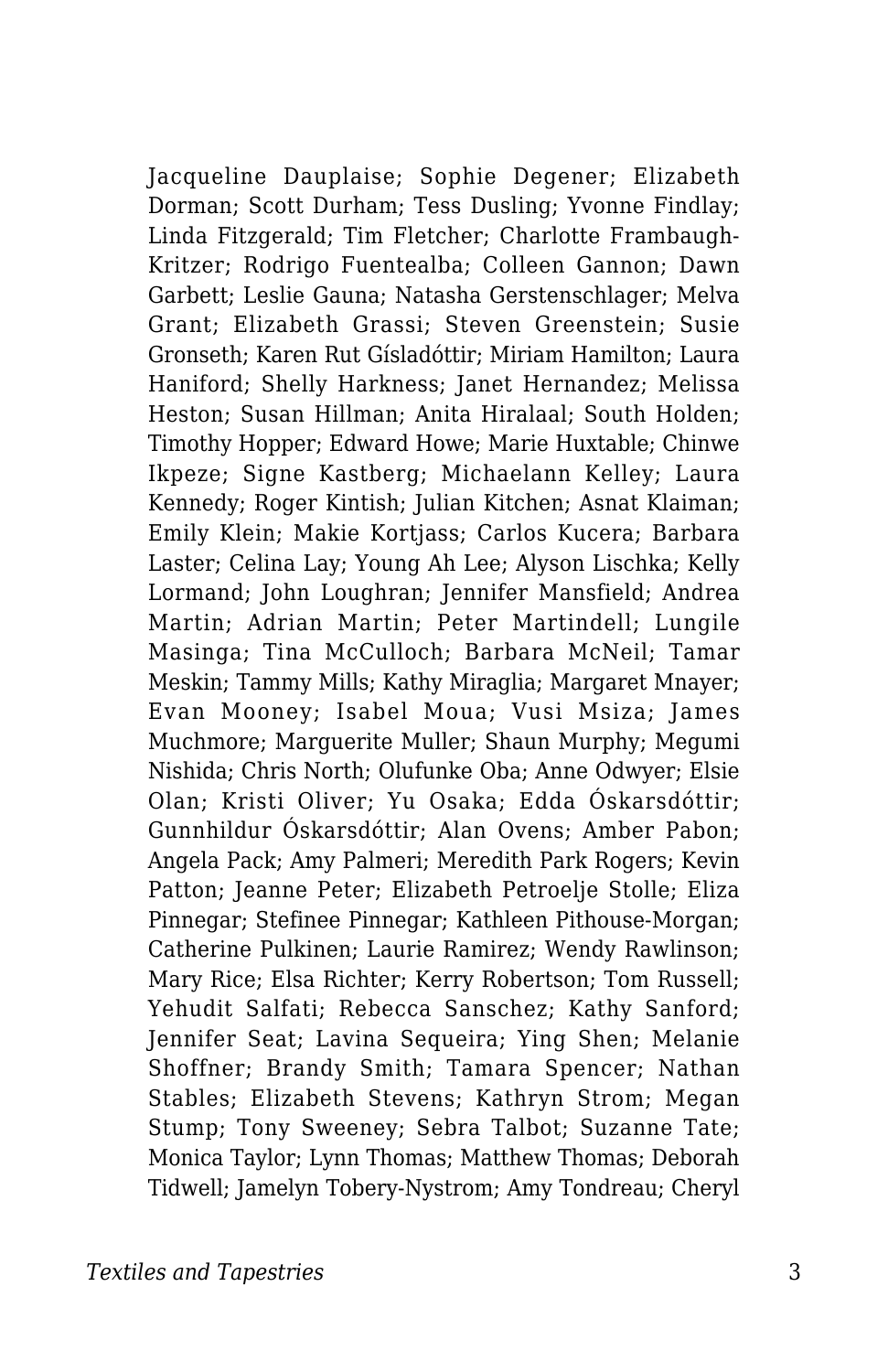Torrez; Laura Turchi; Tanya Van der Walt; Linda van Laren; Susan Watts-Taffe; Kristen White; Jack Whitehead; Taylor Williams; Nance Wilson; Diane Yendol-Hoppey; Terrel Young; Sedighe Zamani Roodsari; A. J. Zenkert; Mona Zignego

We also wish to thank Stefinee Pinnegar for her wisdom and guidance. It was through her that we were connected to Royce Kimmons, the creator of EdTech books and Kendyl Loar, Brigham Young undergraduate assistant. From the onset of our book, Royce was incredibly helpful, attentive, and patient as we learned a new platform and began the process of creating a book. We appreciate the foresight of Royce and his team in the creation of an open-source publishing platform with the goal to "make good scholarly work more open and accessible." Kendyl's eye for detail ensured that APA formating for the references was completed accurately. We thank and appreciate her willingness to be part of this process.

Walking in the shoes of others is the most certain way to grow appreciation. With that sentiment, we wish to thank Dawn Garbett and Alan Ovens, previous Castle Conference chairs and editors for the corresponding proceedings. Acting as mentors from half-way around the world, they never once hesitated to offer guidance, feedback, and support. As we look ahead to the next Self-Study of Teacher Education Practices International Castle Conference in 2022, we appreciate knowing our partnership -- and now friendship -- with these two New Zealand rockstars will continue.

It is with the utmost gratitude that we acknowledge our department head, Joe Lubig. The three of us (Christi, Abby, and Bethney) joined the faculty at Northern Michigan University around the same time. As we navigated the transition from public school teaching to academia, Joe's support, guidance, and unwavering belief in us as educators and researchers were shown to us in a multitude of ways. Our requests for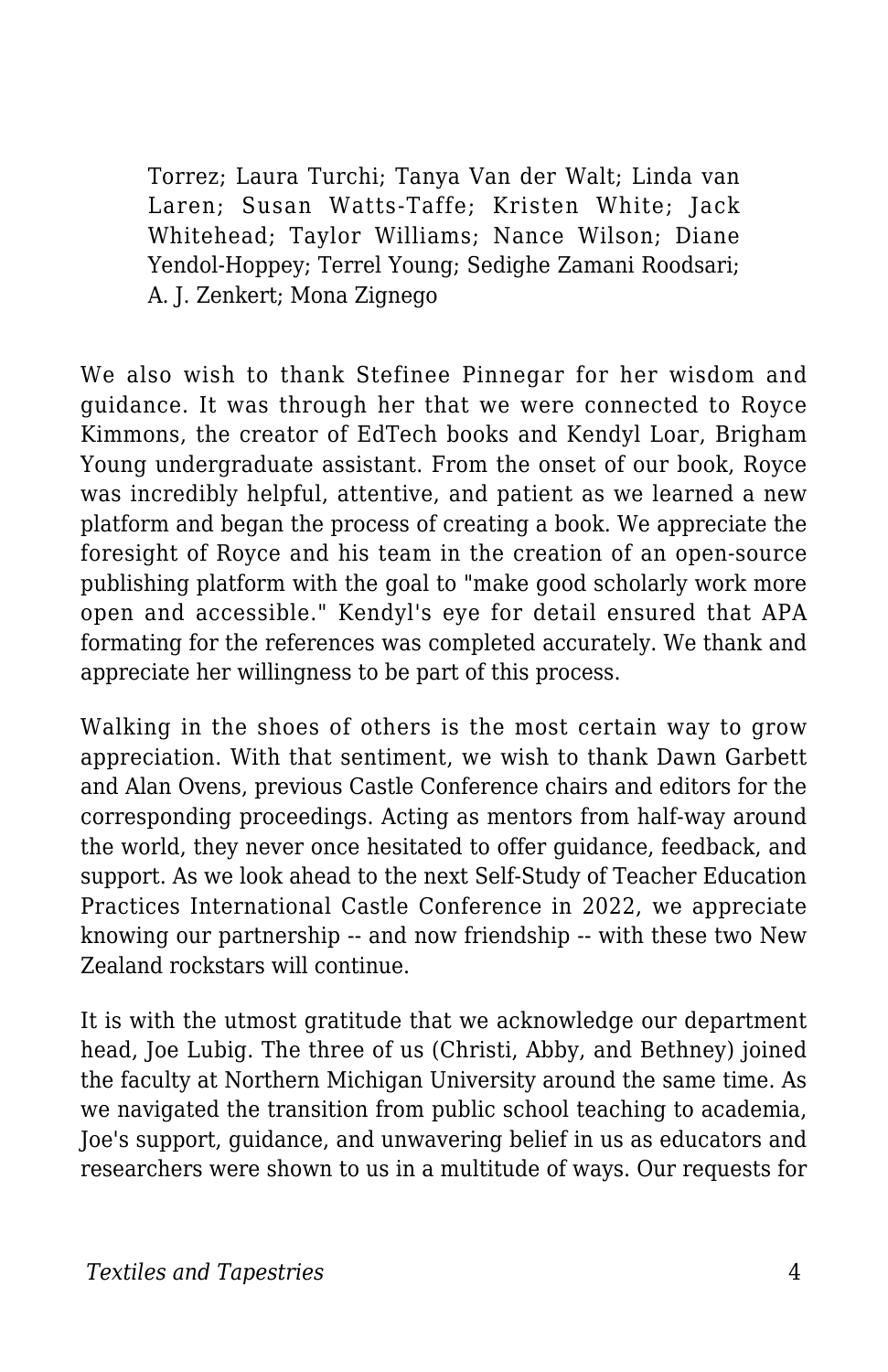time and space to teach and research together, for support to disseminate and share our research with others, and most recently a request for financial support to access the premium version of EasyChair was always answered with a "Yes, we can make that happen because your work is important." Joe is an educator-leader who puts his faculty first and works tirelessly to create and support opportunities for others to be successful. We are forever grateful to be part of his team.

Finally, we wish to thank our families who understood that these three moms would be in Zoom meetings for hours on end, at all times of the day and night, working to bring this book to fruition. We thank Chris, Tessa, and Ella Standerford, John, Aiden, Eli, and Owen Edge, and David and Luca Crum for their support, hugs, snacks, and love.

Christi Edge, Abby Cameron-Standerford, and Bethney Bergh

Northern Michigan University, USA